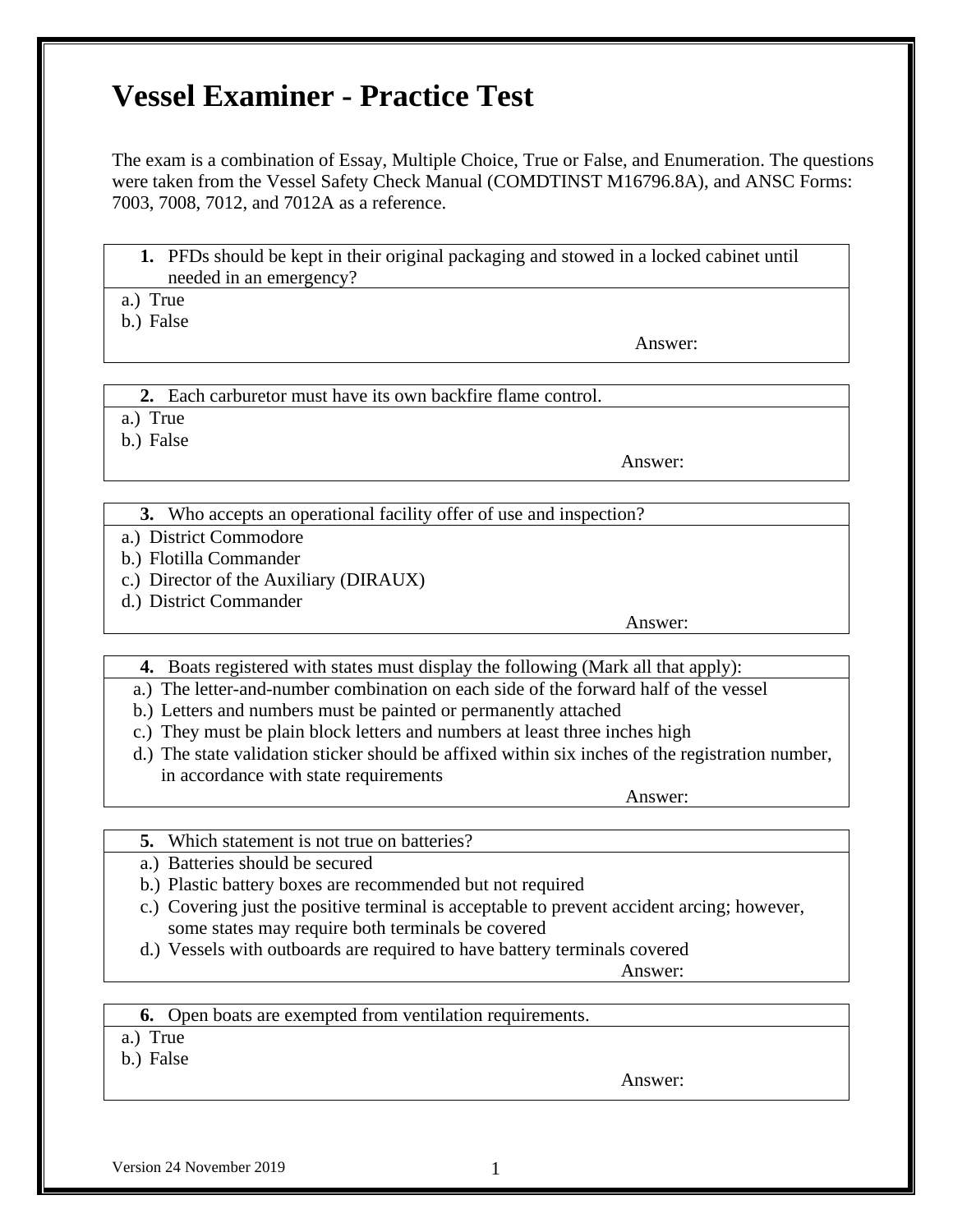- **7.** What are allowed exceptions to the regulations regarding carriage of Visual Distress Signals (VDS)?
- a.) A vessel participating in a regatta
- b.) Sailboat less than 26 feet in length w/open construction and not equipped with propulsion machinery
- c.) Any boat on inland waters between sunset and sunrise
- d.) All the above

### **8.** How many types of Marine Sanitation Devices (MSD) are there?

a.) 1

- b.) 2
- c.) 3
- d.) 4

Answer:

**9.** If operating in offshore waters, additional safety gear that should be carried include?

- a.) EPIRB
- b.) An inflatable raft
- c.) GPS devices with VHF-FM (DSC) with GPS input
- d.) All the above

Answer:

**10.** Boats being examined on Inland Waters or waters not defined as International by the Navigation Rules must use the Inland lighting setup.

- a.) True
- b.) False

Answer:

**11.** What VHF channel is designated as the primary hailing and distress channel?

- a.) 10
- b.) 12
- c.) 16
- d.) 36

Answer:

- **12.** Which vessels are counted as Paddlecraft?
- a.) Canoes
- b.) Kayaks
- c.) Rowboats
- d.) All the above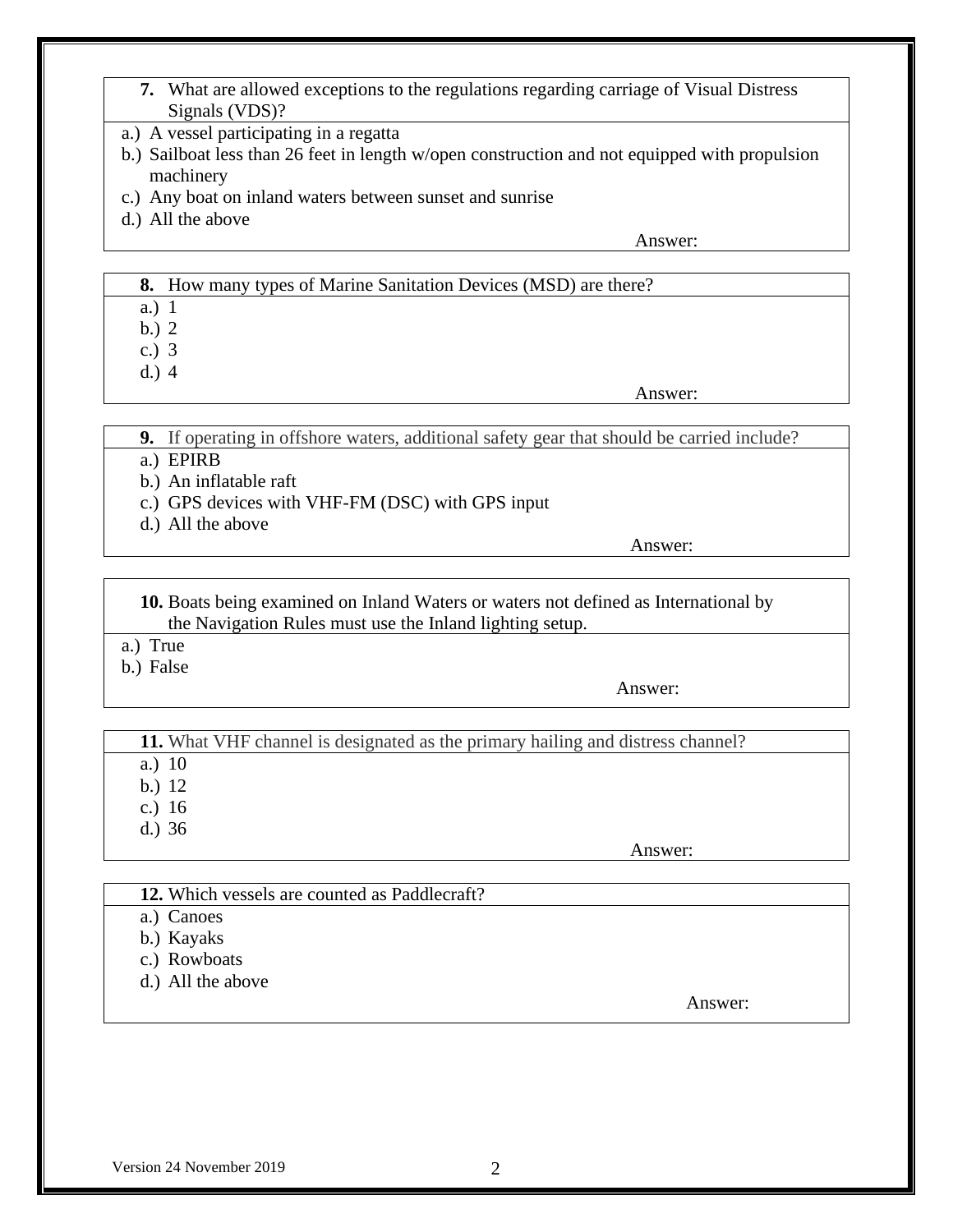- **13.** It is a good idea to both know where the HIN of a paddle craft is located and to keep a copy of it in a safe place.
- a.) True
- b.) False

- **14.** When checking registration, a VE should pay attention to (mark all that apply):
- a.) The expiration date of the registration
- b.) Address of the registration
- c.) Check the vessel to ensure the state issued identification letters/numbers match the registration
- d.) None of the above

Answer:

- **15.** List the best answer that describes wearing uniforms while doing a VSC.
- a.) The Operational Dress Uniform (ODU) is the preferred uniform; however, the polo shirt can be worn
- b.) Auxiliarists shall wear a life jacket when the vessel is in the water
- c.) When more than one vessel examiner from the same organization is performing VSCs at the same location, all VEs should wear the same uniform
- d.) All the above

Answer:

**16.** To remain certified, a VE must complete at least five VSCs every calendar year after initial certification.

- a.) True
- b.) False

Answer:

**17.** If a VE allows his certification to lapse for less than five years, how many VSC's must be completed under the supervision of a certified VE to regain certification?

- a.) 1
- b.) 2
- c.) 3
- d.) 4

Answer:

**18.** A formal report must be made within 48 hours if (mark all that apply):

- a.) first aid was required to treat an injury
- b.) medical treatment beyond first aid was required
- c.) a person dies
- d.) more than \$500 damage was caused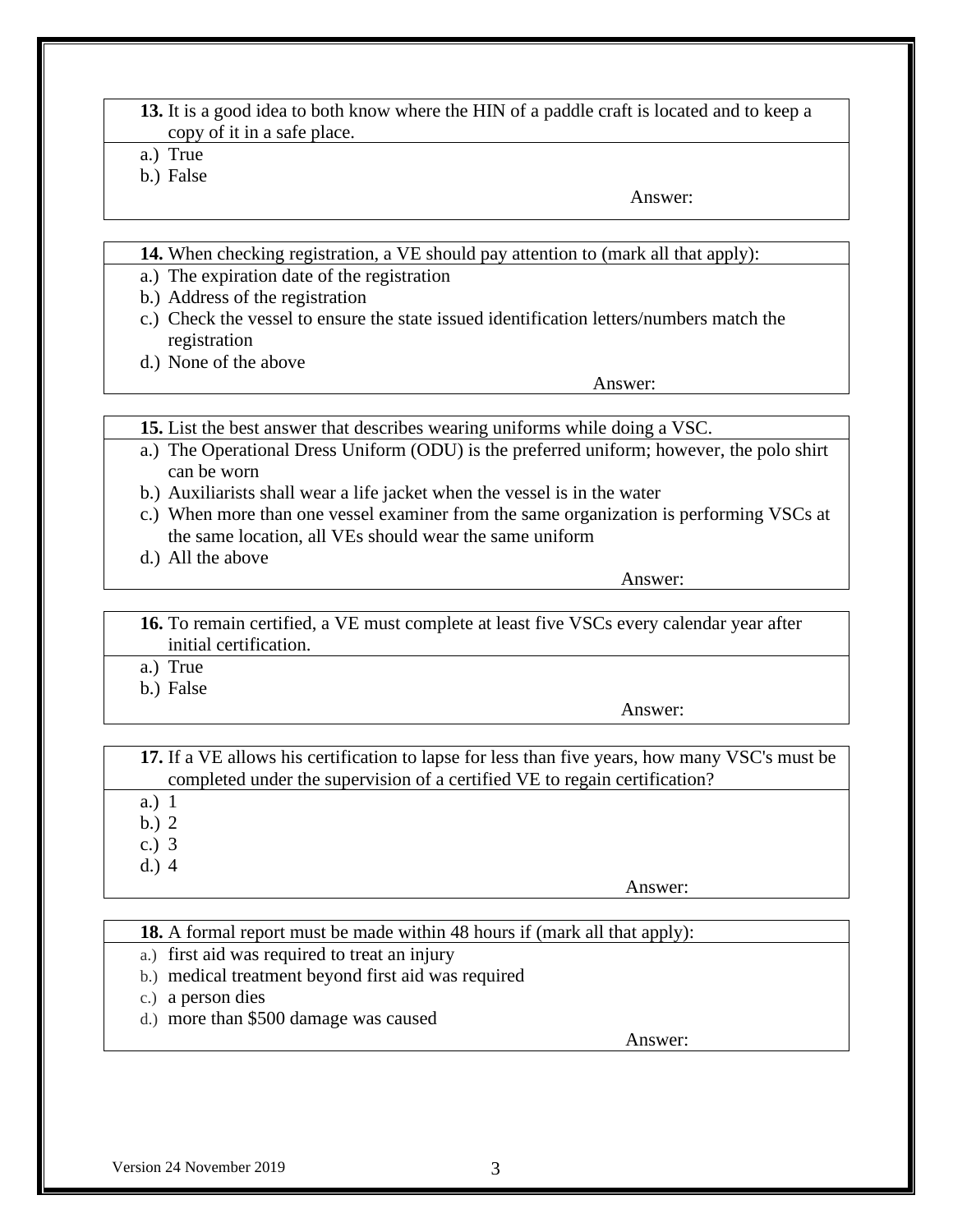#### **19.** The overall condition of the fire extinguisher such as rust, leaks, or corrosion can be cause for disqualification.

- a.) True
- b.) False

Answer:

# **20.** If a vessel fails an Operational Facility inspection, then the inspection counts as a VSC.

- a.) True
- b.) False

Answer:

### **21.** All of these are required on paddlecraft except for:

a.) Type IV PFD's

b.) Type I/II/III/V PFD's for each person onboard

- c.) a sound producing device
- d.) navigational lights

Answer:

- **22.** Although not a Federal Requirement for issuing a VSC decal, which of the following are true regarding anchors and anchor line?
- a.) Ensure the boat is equipped with the proper type anchor
- b.) A three to six-foot length of galvanized chain should be attached to the anchor
- c.) Discuss with boater the general rule regarding the length of anchor line needs to be 5-7 times the depth of the water
- d.) All the above

Answer:

**23.** A new VSC will be required if more than 24 hours elapse between the original VSC and when the deficiencies are corrected.

a.) True

b.) False

Answer:

- **24.** Every documented vessel must have an official number:
- a.) Displayed near the hull identification number (HIN)
- b.) Clearly marked on the exterior of the hull
- c.) Marked by any permanent method in some clearly visible interior structural part of the hull
- d.) Displayed with the state registration number on both sides of the forward half of the vessel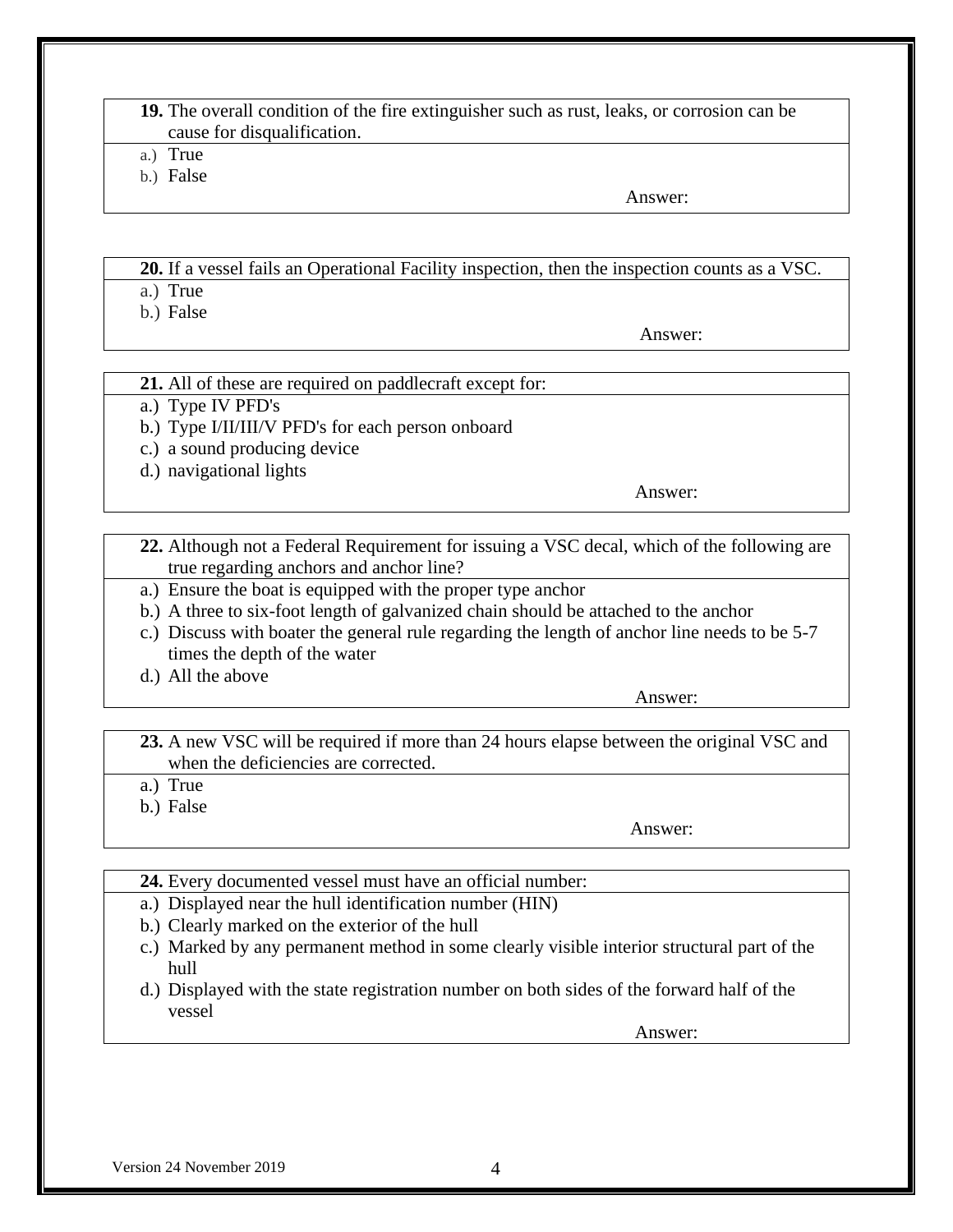#### **25.** What Form is used to perform inspections on motor vessels or motorboats? a.) 7001

b.) 7002

c.) 7003

d.) 7005

**Answer** 

**26.** Cursive script in registration letters and numbers painted on the hull are allowed if they are easily identifiable?

a.) True

b.) False

Answer:

**27.** What is the one activity the VE should do when completing a VSC examination?

- a.) Determine measurements, such as length or beam
- b.) Attempt to discover spots of dry rot or other deteriorated areas that are not readily apparent to the eye
- c.) The VE shall inform the operator that items listed on the right side of forms (7012/7012A) are strictly advisory and not required
- d.) Help the operator calibrate electronic devices

Answer:

**28.** Certain gear on a vessel must be Coast Guard, S.A.E. or U.L. approved to be eligible for a VSC decal. Which items must have this approval?

a.) Life Jackets, VDSs, Fire Extinguishers, anchors, MSDs

- b.) Life jackets, Fire Extinguishers, First aid kits, navigation lights, MSDs
- c.) VDSs, Life jackets, Fire extinguishers, Backfire flame arresters, MSDs
- d.) VDSs, Fire Extinguishers, Backfire flame arresters, MSDs, Navigation lights

Answer:

**29.** Which of these are considered failing for the overall condition of a vessel (mark all that apply)?

a.) Electrical system is exposed to the elements

b.) Portable fuel tanks are constructed of a non-breakable material

- c.) Corrosion of the fuel tank
- d.) Fishing rods on the floor of the boat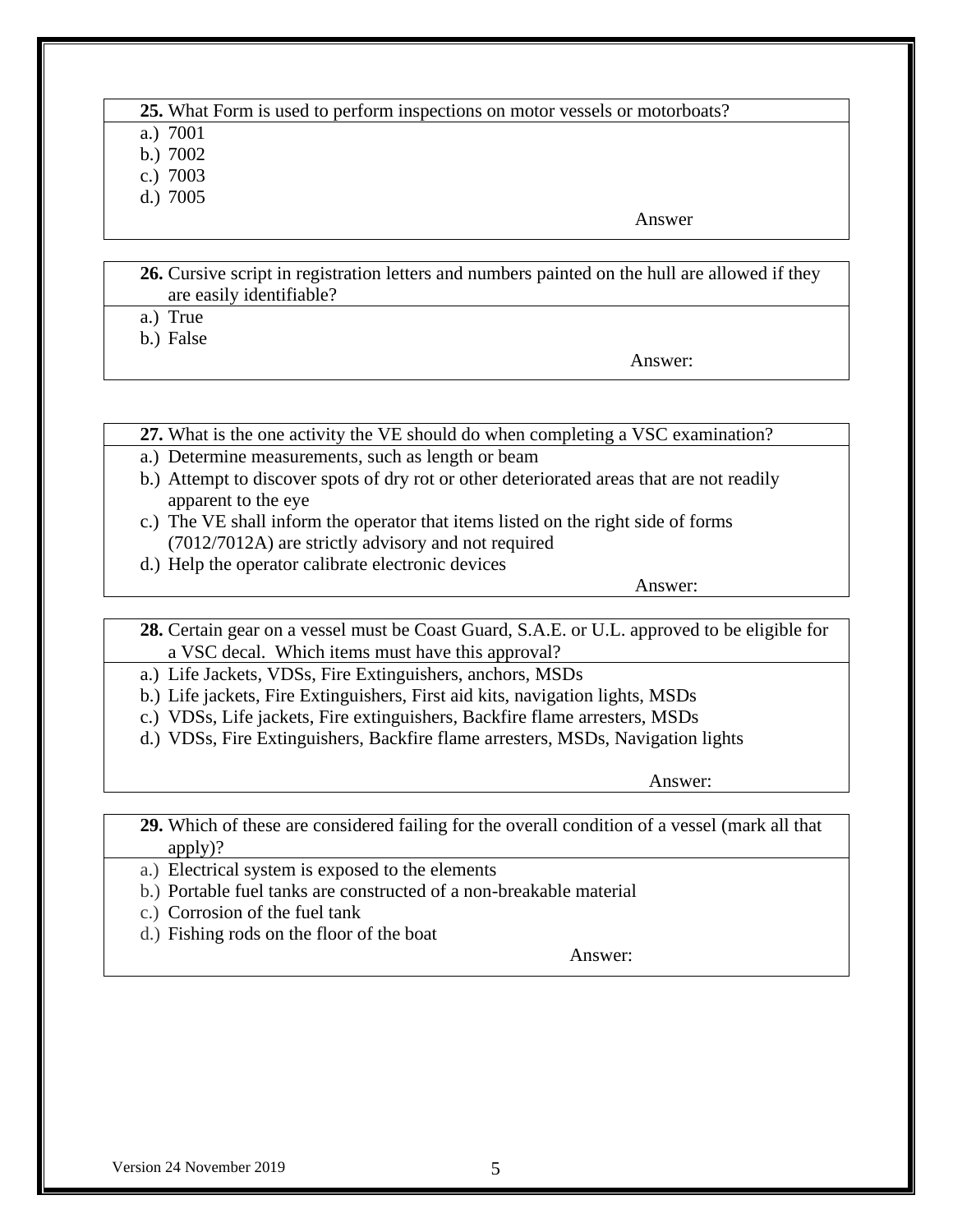- **30.** When choosing a child's life jacket what are the recommendations the VE should explain to the boat owner/operator (mark all that apply)?
- a.) USCG approved and child's weight falls within the range specified on the label
- b.) Children should be fitted with Type II life jackets, not Type III
- c.) Parents should pick the child up by grasping the shoulders of life jacket; if it fits properly, the child's chin and ears will not slip through
- d.) A child's life jacket should be tested in the water immediately after purchase to ensure it works properly

- **31.** All boating accidents that result in a death must be reported to the local and state authorities when:
- a.) Immediately
- b.) Within 24 Hours
- c.) Within 36 Hours
- d.) Within 48 Hours

Answer:

**32.** Which statement is not true concerning life jacket use?

- a.) Children under 13 years of age must wear an approved life jacket underway unless they are below decks
- b.) Inflatable devices are approved only for use on recreational vessels by persons at least 16 years of age
- c.) The VE must examine every life jacket on board, regardless of whether they are needed to meet requirement that the vessel carry one for every person aboard
- d.) Federal regulations require life jackets for racing shells, rowing sculls and racing kayaks Answer:
	- **33.** All state regulations (as well as federal) must be met before a VSC decal can be placed on the vessel.
	- a.) True
	- b.) False

Answer:

- **34.** Certified Vessel Examiners can perform a VSC when?
- a.) only in their division area of operations
- b.) within their district
- c.) In all 50 states and all territories of the U.S.
- d.) Only within their flotilla's area of operations
- e.) In all 50 states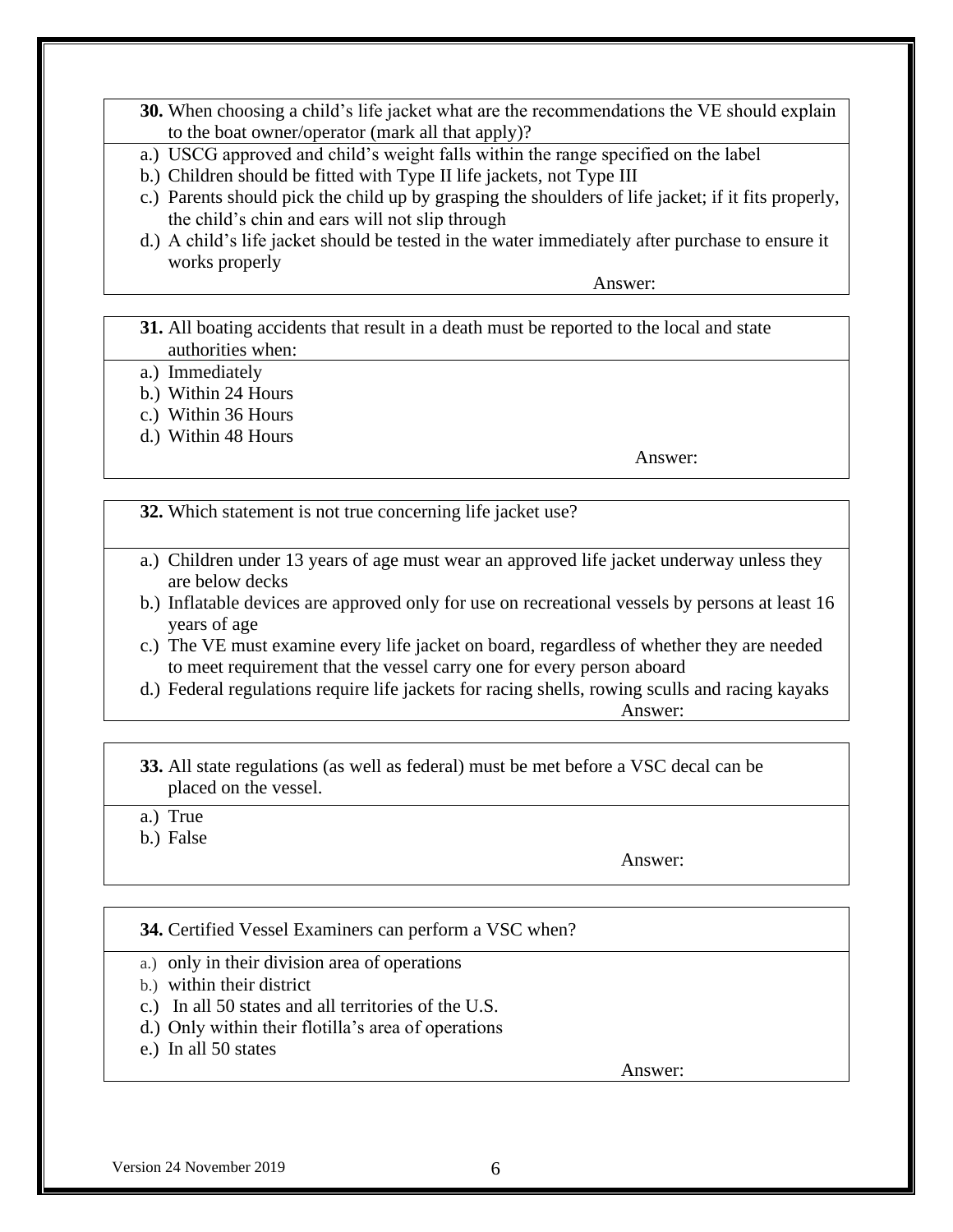- **35.** Vessels under 22 feet that are powered by sail, oar, or paddles can use a flashlight w/ spare battery to meet the requirements of having a Visual Distress Signal on board.
- a.) True
- b.) False

- **36.** When checking for proper ventilation, a Vessel Examiner should (mark all that apply):
- a.) Look into the fuel and engine compartments/spaces
- b.) Check for fuel or gas odors/leaks
- c.) Check for a Certificate of Compliance for boats built after 31 May 1970
- d.) Ensure that there are no blocked or obstructed openings that prevent free flow of fresh air
- e.) Have the owner turn on the blower so that air can be felt from the blower

Answer:

- **37.** The mission of the Coast Guard Auxiliary program is?
- a.) Compliance with federal and state recreational boating safety laws
- b.) Assist vessel examiners to educate members of the public
- c.) Provide awareness of safety issues through one-on-one contact by vessel examiners
- d.) All the above

Answer:

**38.** What type of operational facility is inspected using Form 7008?

- a.) Twin Engine Aircraft
- b.) PWC
- c.) Sailboat
- d.) 30' Cabin Cruiser

Answer:

**39.** The VSC is not a complete survey of the boat.

- a.) True
- b.) False

Answer:

**40.** All PWC's do not have to have a kill-switch or self-circling mechanism.

a.) True

b.) False

Answer:

Version 24 November 2019 7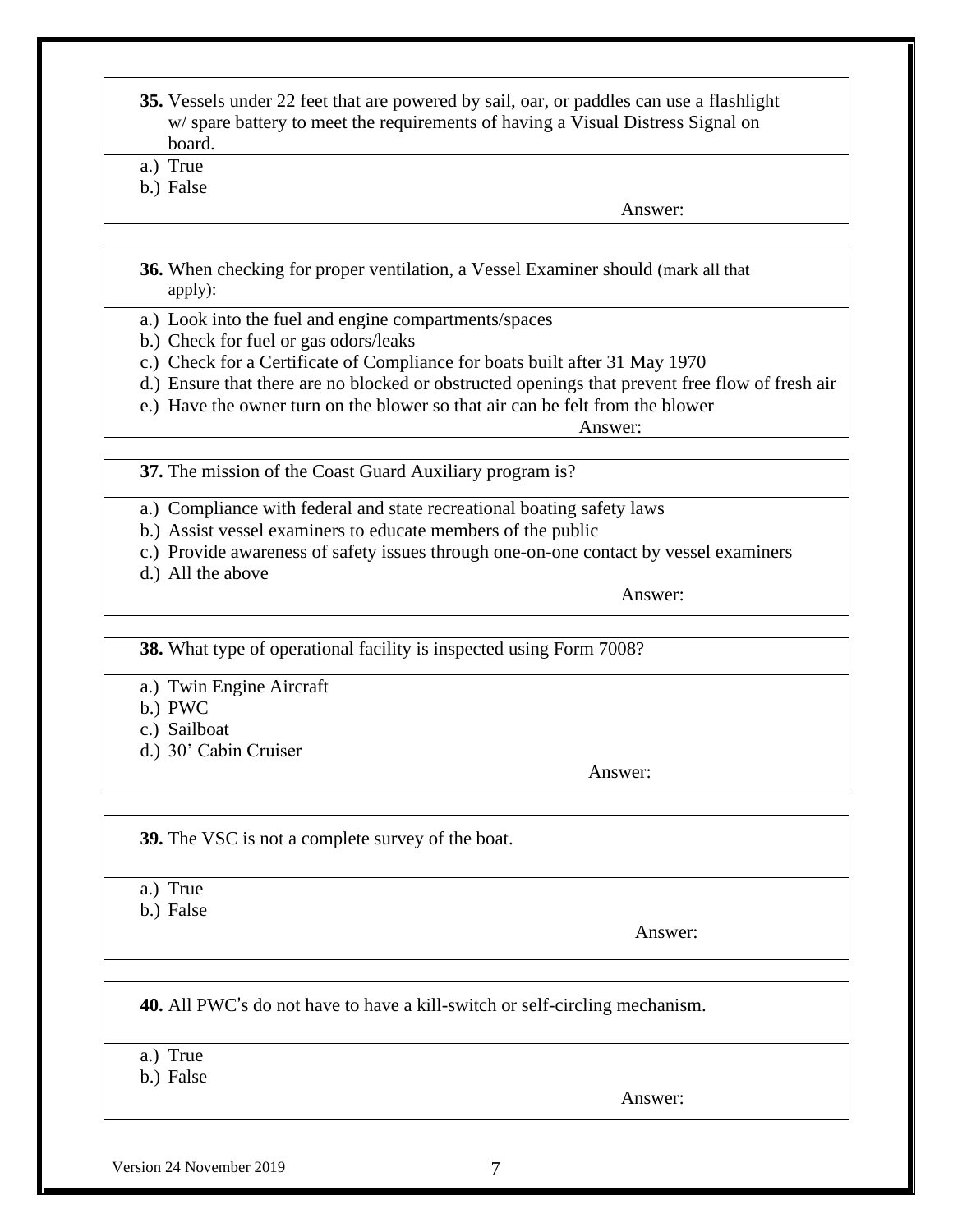- **41.** Boating accidents that do not result in death, injury, or disappearance must be reported to the local and state authorities:
- a.) Immediately
- b.) Within 24 hours
- c.) Within 36 hours
- d.) Within 48 hours
- e.) Within 10 days

**42.** Auxiliarists who are also law enforcement personnel have no conflict of interest when performing VSC's.

a.) True

b.) False

Answer:

**43.** All vessels 26 feet and longer must always carry a copy of the Navigation Rules.

- a.) True
- b.) False

Answer:

**44.** Red denotes starboard side

a.) True

b.) False

Answer:

**45.** Attachments to the carburetor or the engine air induction system shall be of metallic construction with flame tight connections firmly secured.

- a.) True
- b.) False

Answer:

**46.** What is the maximum, normal vessel length for a VE to examine?

a.) Vessel over 65 to 75 feet with permission from the DIRAUX district office

- b.) Vessels up to but less than 70 feet
- c.) Vessels under 65 feet
- d.) Vessels up to 60 feet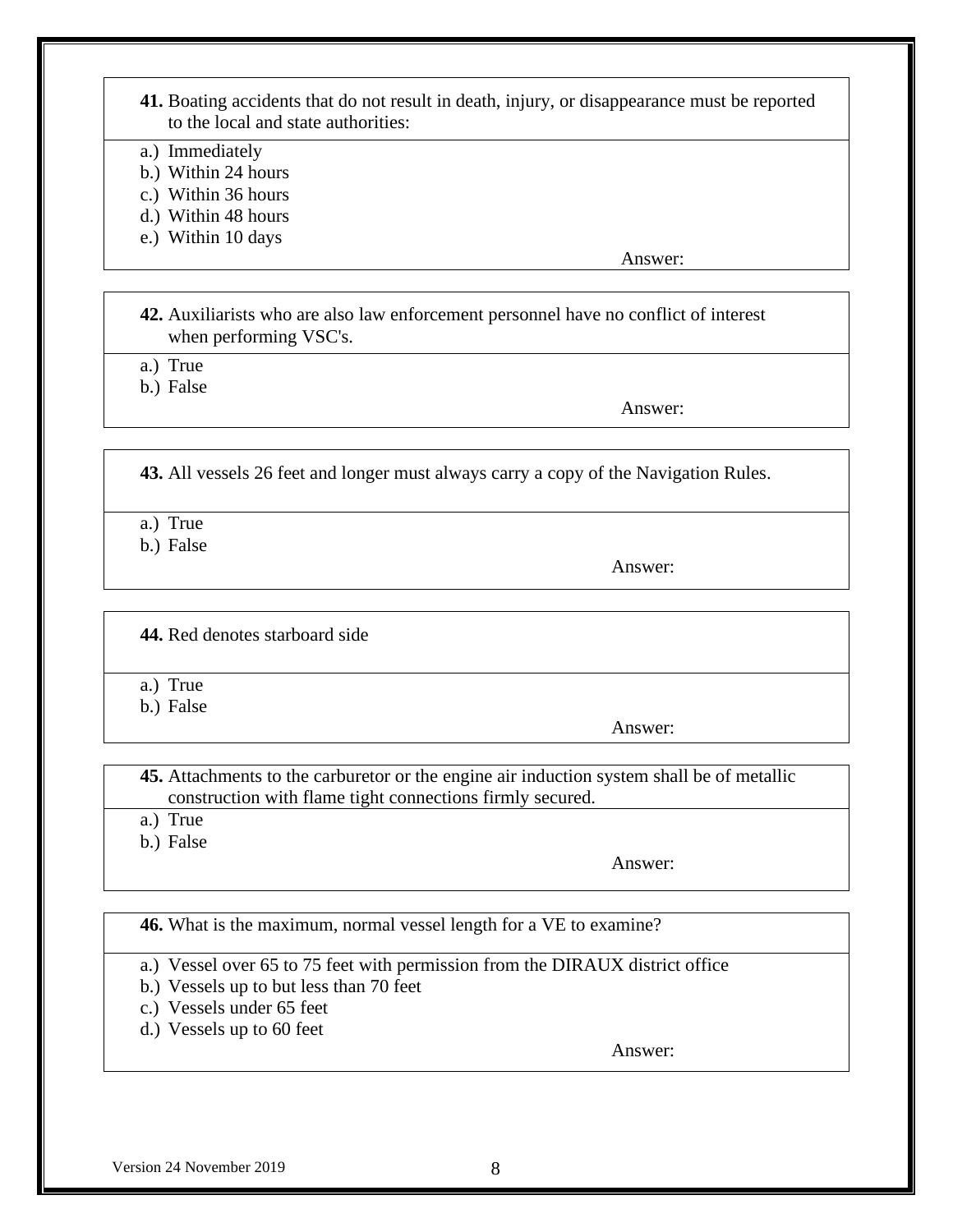**47.** A completed 7003 should be forwarded up the chain of leadership for signatures if the vessel fails the exam.

a.) True

b.) False

Answer:

**48.** The VSC is primarily a check of safety equipment.

a.) True

b.) False

Answer:

**49.** Testing dry chemical extinguisher by holding the fire extinguisher invented and hitting the base of the extinguisher with the palm of the hand is one method to check the extinguisher.

a.) True

b.) False

Answer:

**50.** All vessels of what length must have a Pollution Placard (Oily Waste Discharge)?

a.) Over 14 feet

- b.) Over 21 feet
- c.) 26 feet or greater
- d.) Over 28 feet
- e.) Over 39 feet

Answer:

**51.** The supervising VE is given credit for all trainee performed VSCs.

a.) True

b.) False

Answer:

**52.** A placard at least 4 x 9 inches notifying the crew and passengers of garbage dumping restrictions must be on a vessel of what length?

a.) Over 14 feet

- b.) 26 feet or greater
- c.) Over 29 feet
- d.) Over 39 feet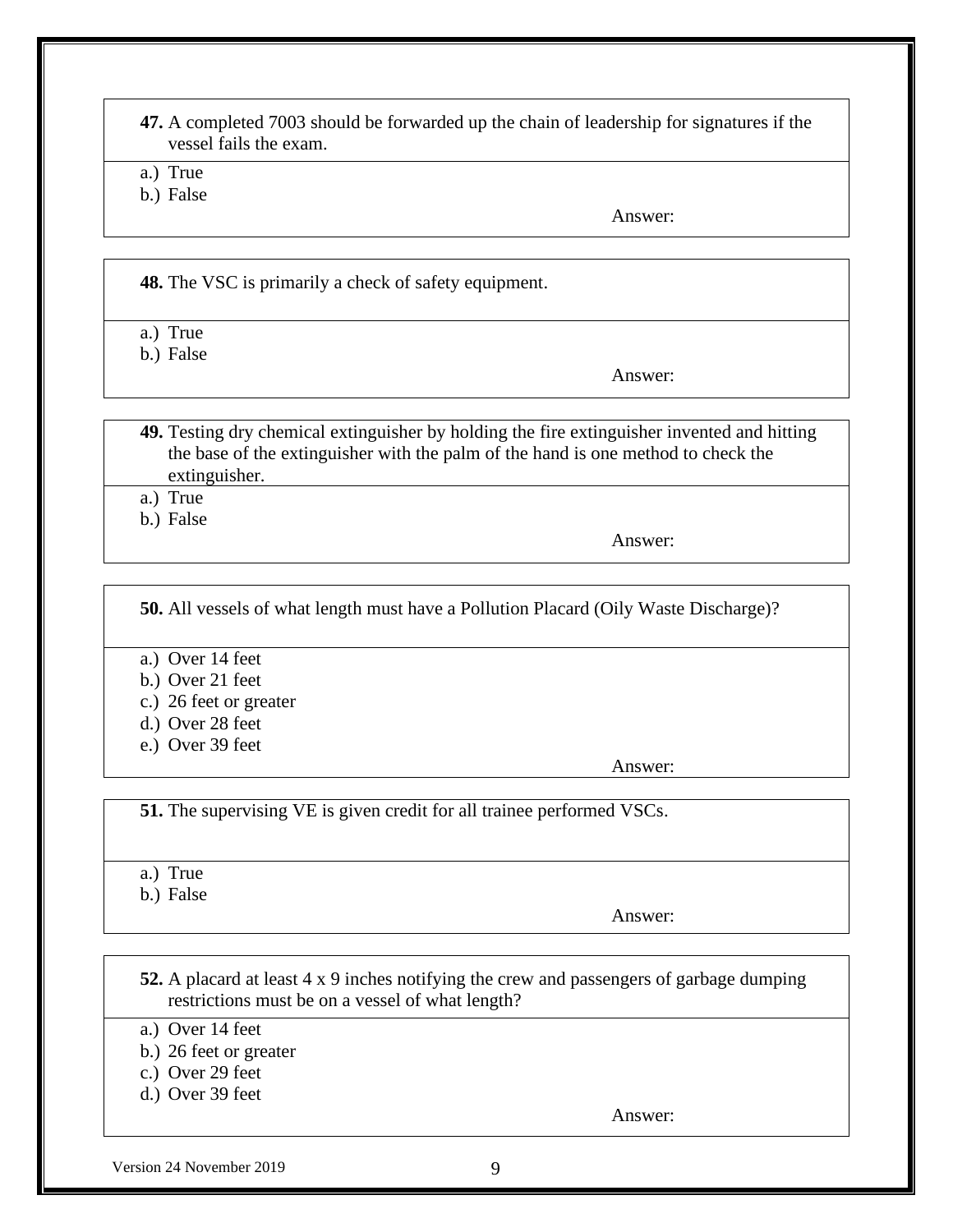**53.** Which of the following is not true regarding Garbage Dumping Restrictions?

- a.) A trash placard is not required on inland lakes and sole state waters
- b.) It is illegal to discharge garbage in the Great Lakes and other navigable waters of the United States
- c.) Only one placard can be placed on a vessel
- d.) A person must be designated in writing for carrying out the Trash Management Plan

Answer:

**54.** At least one wearable Life Jacket (PFD) for each person on board must be on board to meet VSC requirements for boats that are:

- a.) Less than 16' in length
- b.) 26' or greater in length
- c.) 40' or greater in length
- d.) All vessels

Answer:

- **55.** Which statement is not correct about life Jackets PFDs?
- a.) Inflatable jackets are the most lightweight and comfortable
- b.) Boaters should buy life jackets that are appropriate for their body size and planed activities
- c.) Children's life jackets are approved for only three specific weight ranges
- d.) Ring Buoys are classified as a Type III

Answer:

**56.** Auxiliary Facility Inspections:

- a.) Must be approved by the Flotilla Commander first
- b.) Must be approved by the Division Commander first
- c.) Can only be done by an Auxiliary Vessel Examiner
- d.) May be done with the approval of the DIRAUX officer first

Answer:

**57.** The grids on the flame arrester should be clean and not filled with dirt or grime

- a.) True
- b.) False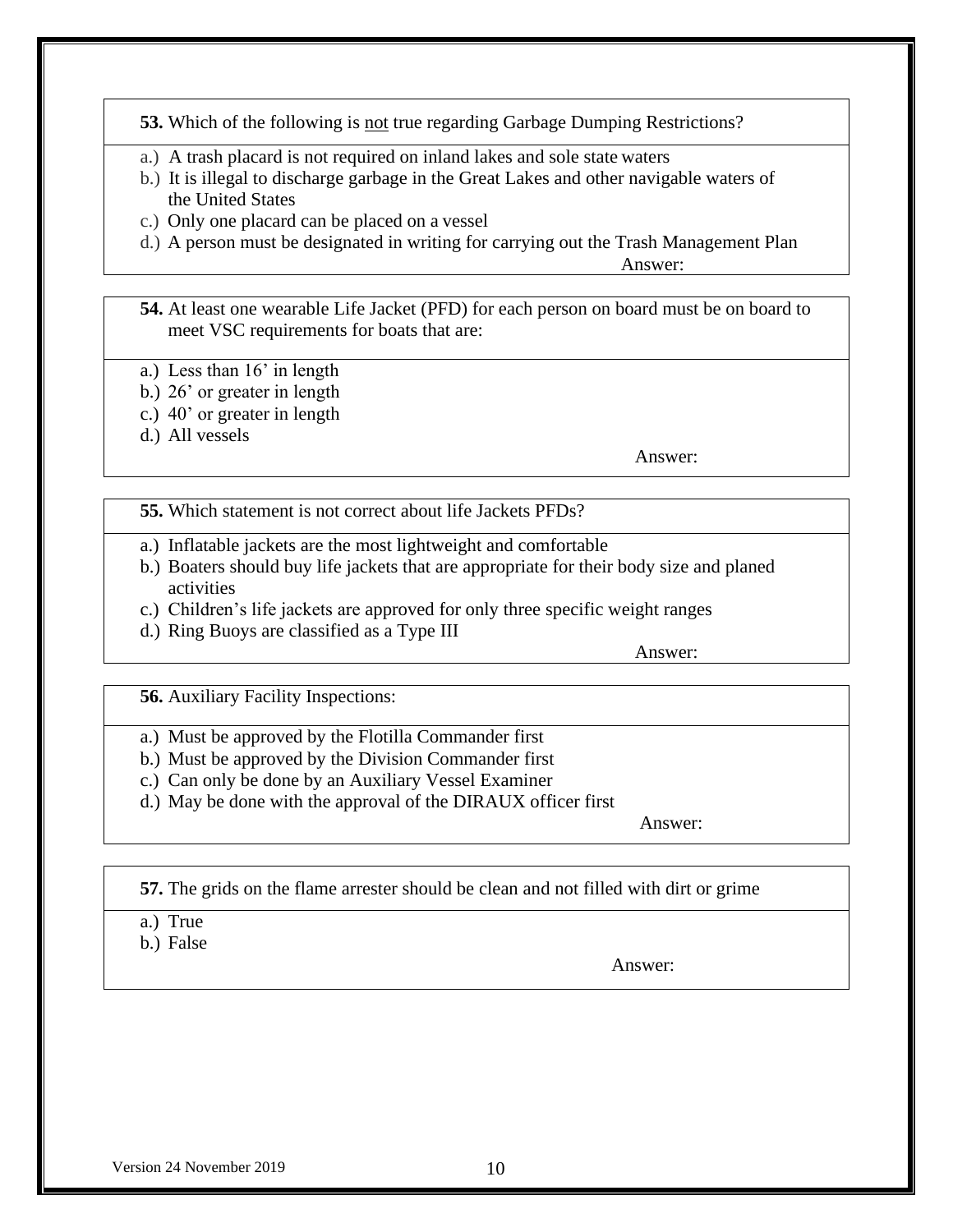- **58.** What must the VE look for when examining the Visual Distress Signals? (Mark all that apply)
- a.) Valid expiration date
- b.) Properly stowed and accessible
- c.) VDS must be in good overall condition
- d.) Legibly marked with approval number or certificate statement

**59.** A dirty backfire flame arrester will function properly and prevent flames from existing the carburetor.

a.) True

b.) False

Answer:

**60.** All the following is true on documented vessels except:

- a.) The document identifies the nationality of the vessel
- b.) The document identifies the authorized use of the vessel
- c.) All pleasure vessels that are at least 5 tons must be documented with the Coast Guard
- d.) The Certificate of Documentation must always be carried on board

Answer:

- **61.** A VSC is being performed on 19' boat equipment with a 150 horsepower out boat motor. The capacity plate shows a maximum horsepower rating of 90. The VE should:
- a.) Award the decal but advise the boater that the Boat/motor combination is unsafe
- b.) Award the decal since boat horsepower and capacity plates are not VSC requirements
- c.) Withhold the decal and advise the boater that the boat/motor combination is unsafe
- d.) Award the decal since horsepower and capacity plates are not VSC requirements but advise the boater that the boat/motor combination is unsafe

Answer:

**62.** Excessive high or low readings on the gauge of a fire extinguisher can be a cause of disqualification.

a.) True

b.) False

Answer:

- **63.** New terminology is used throughout the VSC manual and they discuss four words: Shall, Must, Should, and May. Select the best answer.
- a.) They all mean the same thing
- b.) "Must" means that the vessel examiner is specifically required to take a particular action
- c.) "Shall and must" have the same meaning
- d.) When the word "should" is used, it means that the procedure is optional; however, strongly recommended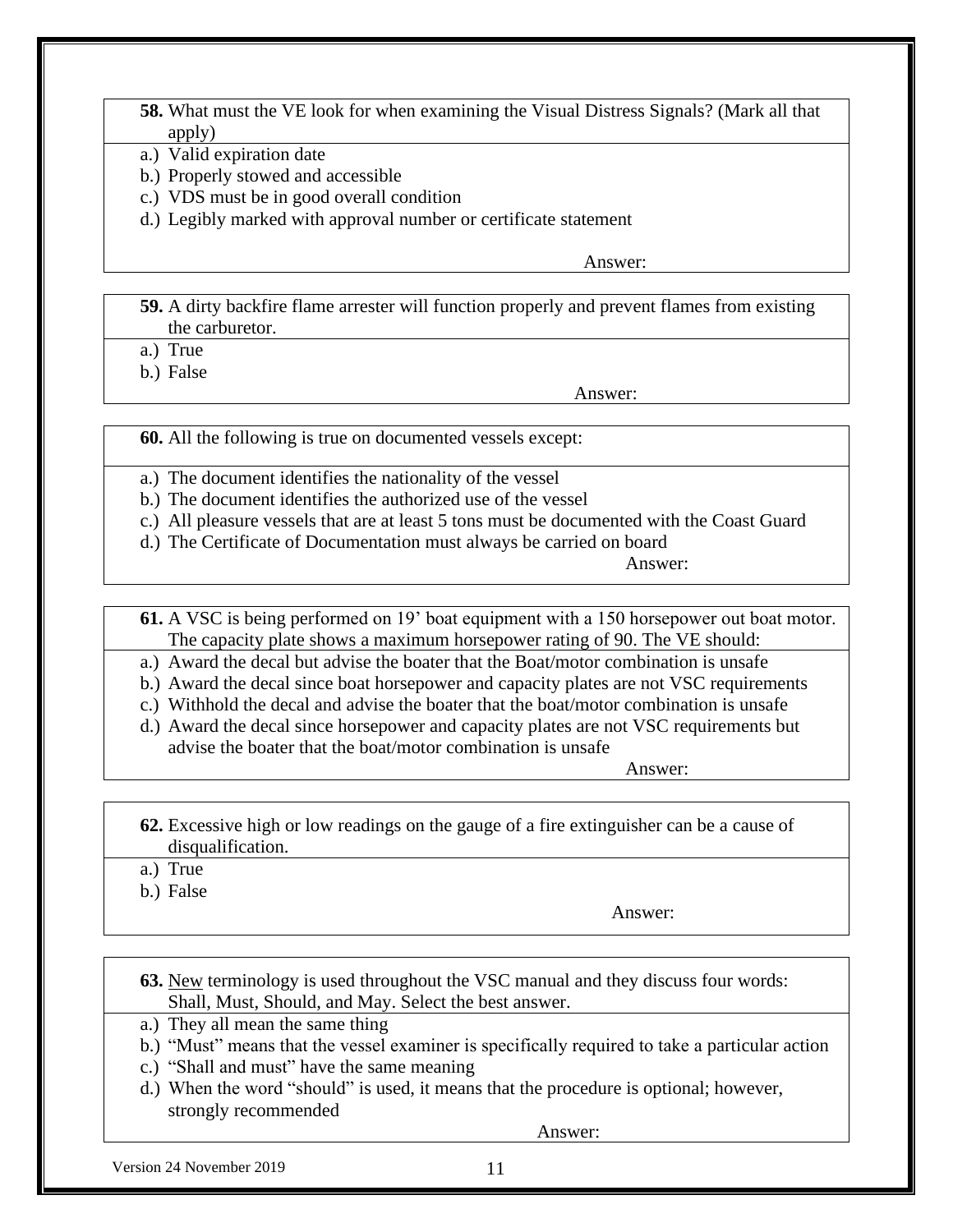- **64.** A recreational vessel less than 65 feet should monitor channel 16 if a VHF-FM radio is carried onboard.
- a.) True. Only if the radio is operation and not being used for communications
- b.) False. It is at the discretion of the operator
- e.) Only if it is an Operational Facility
- f.) Only if required to have an FCC license

**65.** Which of the following is not an USCG approved Visual Distress Signal Device?

- a.) Electric flashing SOS light
- b.) Handheld orange smoke
- c.) Orange flag
- d.) Inverted flag

Answer:

**66.** The overall condition of a vessel can make a vessel fail a VSC

- a.) True
- b.) False

Answer:

**67.** The requirements for an operational facility include using forms 7012 and 7012A and then forms 7003 and 7008.

a.) True

b.) False

Answer:

**68.** What is an MSD?

- a.) Maritime Surveillance Device
- b.) Maritime Sanitary Device
- c.) Marine Sanitation Device
- d.) Mechanical Sanitary Device

Answer:

**69.** Recreational boats with installed heads (MSD) are required to have.

- a.) A Type l, II, or III MSD if under 65 feet
- b.) A Type III MSD to recirculate waste
- c.) Type l and II are not required to have placard showing the type and USCG certification
- d.) A Type l, II, or III MSD if under 39.9 feet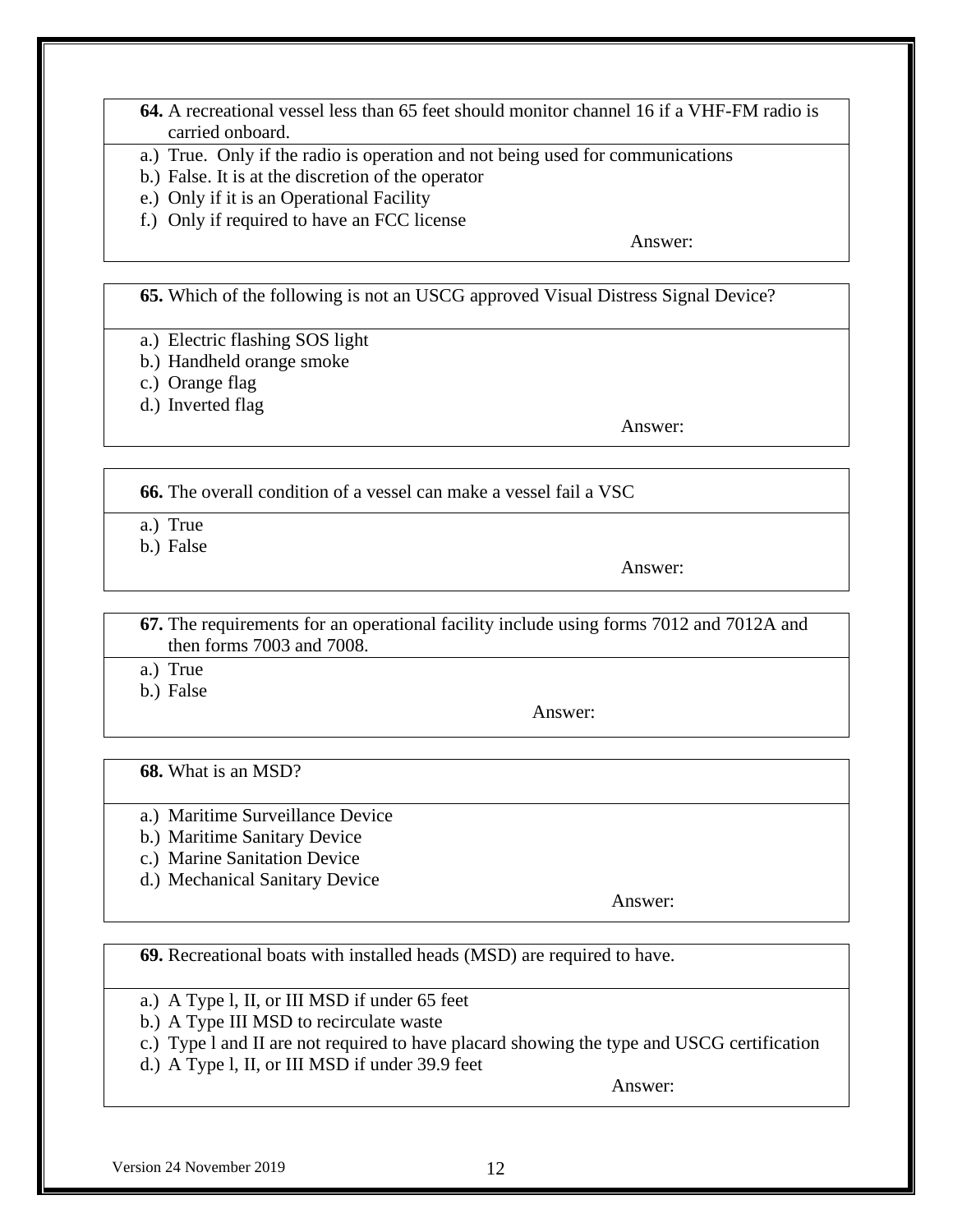## **70.** How many Type IV PFD's are required for a 30-foot vessel with five people aboard?

- a.) 4
- b.) 2
- c.) 1
- d.) 0

Answer:

- **71.** While checking a 23' stern drive boat, you see a fixed fire extinguisher with a current inspection tag. However, the boat doesn't have any other fire extinguishers aboard. Can you issue the VSC decal?
- a.) No, all motorboats with inboard engines must carry at least one  $B 1$  fire extinguisher
- b.) No, since VE's are not able to check fixed fire suppression systems
- c.) Yes, recommend that the boater purchase a hand portable  $B 1$  or  $BC 1$  to have available for fires other than in the engine compartment
- d.) Yes, first you must make sure that the red light goes on at the alarm panel when you press the fixed system test button

Answer:

- **72.** Operational Facilities must carry \_\_\_\_\_\_\_\_\_\_ above the number required for facility size?
- a.) 2 extra portable fire extinguishers
- b.) 1 type  $B I$  and 1 type  $B II$  extra fire extinguishers
- c.) 1 extra portable fire extinguisher
- d.)  $2 B II$  type extra fire extinguishers

Answer:

**73.** Some of the recommended items are mandated by law in some states.

- a.) True
- b.) False

Answer:

**74.** It is the duty of a VE to report any violations found during the VSC to a law enforcement agency. a.) True

b.) False

Answer:

Version 24 November 2019 13 **75.** For initial certification, how many vessel safety checks (VSCs) must be completed by a trainee under a certified VE? a.) 2 b.) 3 c.) 4 d.) 5 e.) 6 Answer: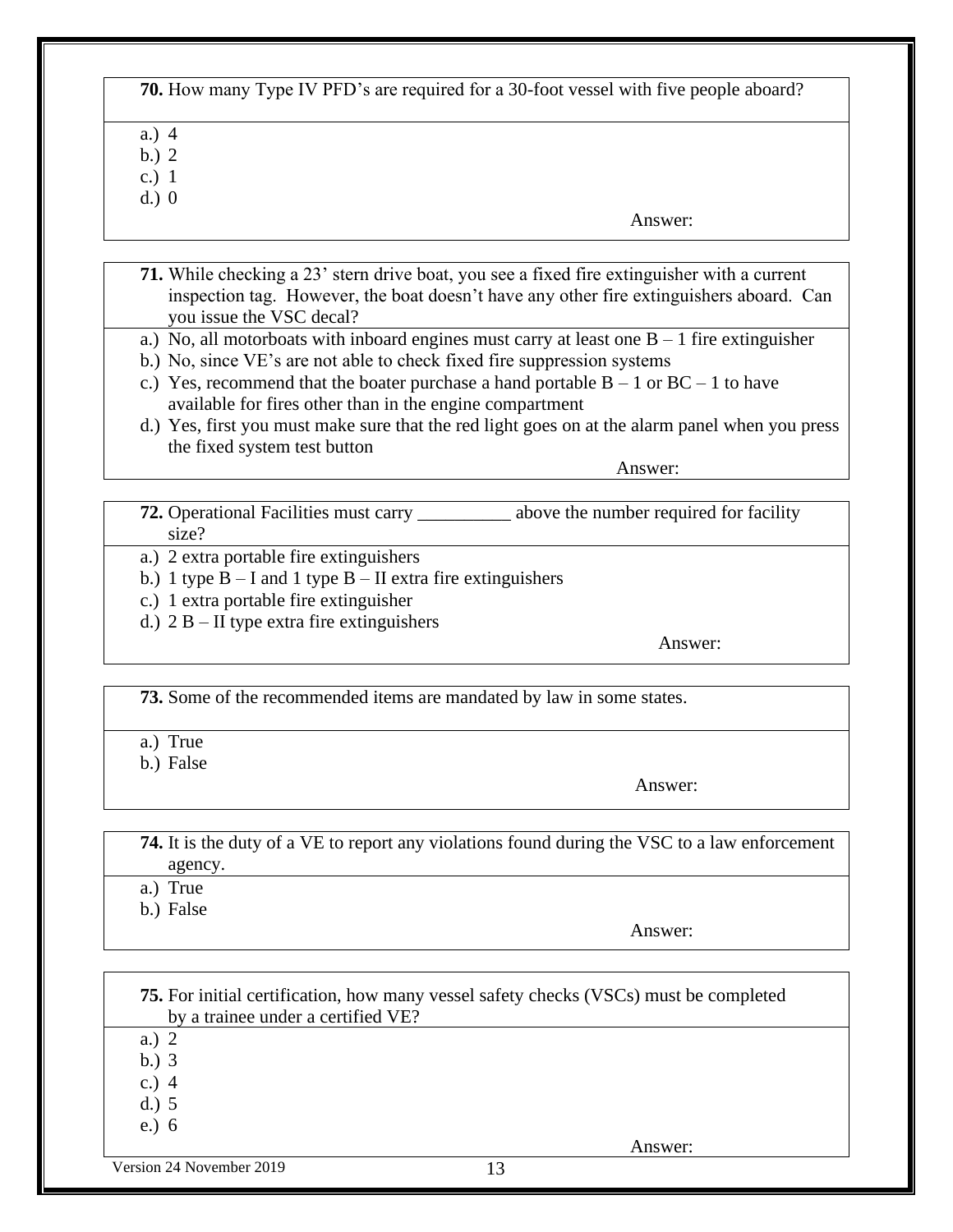| <b>76.</b> Boats under 16 feet are not required to have lights installed; however, if the lights have |  |
|-------------------------------------------------------------------------------------------------------|--|
| been installed, they must work properly.                                                              |  |

a.) True

b.) False

Answer

**77.** Portable toilets are not subject to the same regulations as fully installed toilets.

a.) True

b.) False

Answer:

**78.** All old VSC decals must be either removed, or the new decal must be placed directly on the old decal.

a.) True

b.) False

Answer:

**79.** Boaters are required to have a license or obtain permission to set up a shipboard radio station in order to operate DSC VHF-FM marine radio.

- a.) True
- b.) False

Answer:

**80.** Which of the following situation where a vessel is not eligible for vessel safety check?

- a.) Personal Watercraft (PWC)
- b.) Government owned recreational boats
- c.) Government owned patrol boats
- d.) Uninspected commercial vessels

Answer:

- **81.** To remain certified, vessel examiners must complete at least how many vessel safety checks each calendar year?
- a.) Ten (10)
- b.) Five (5)
- c.) Three  $(3)$
- d.) Two (2)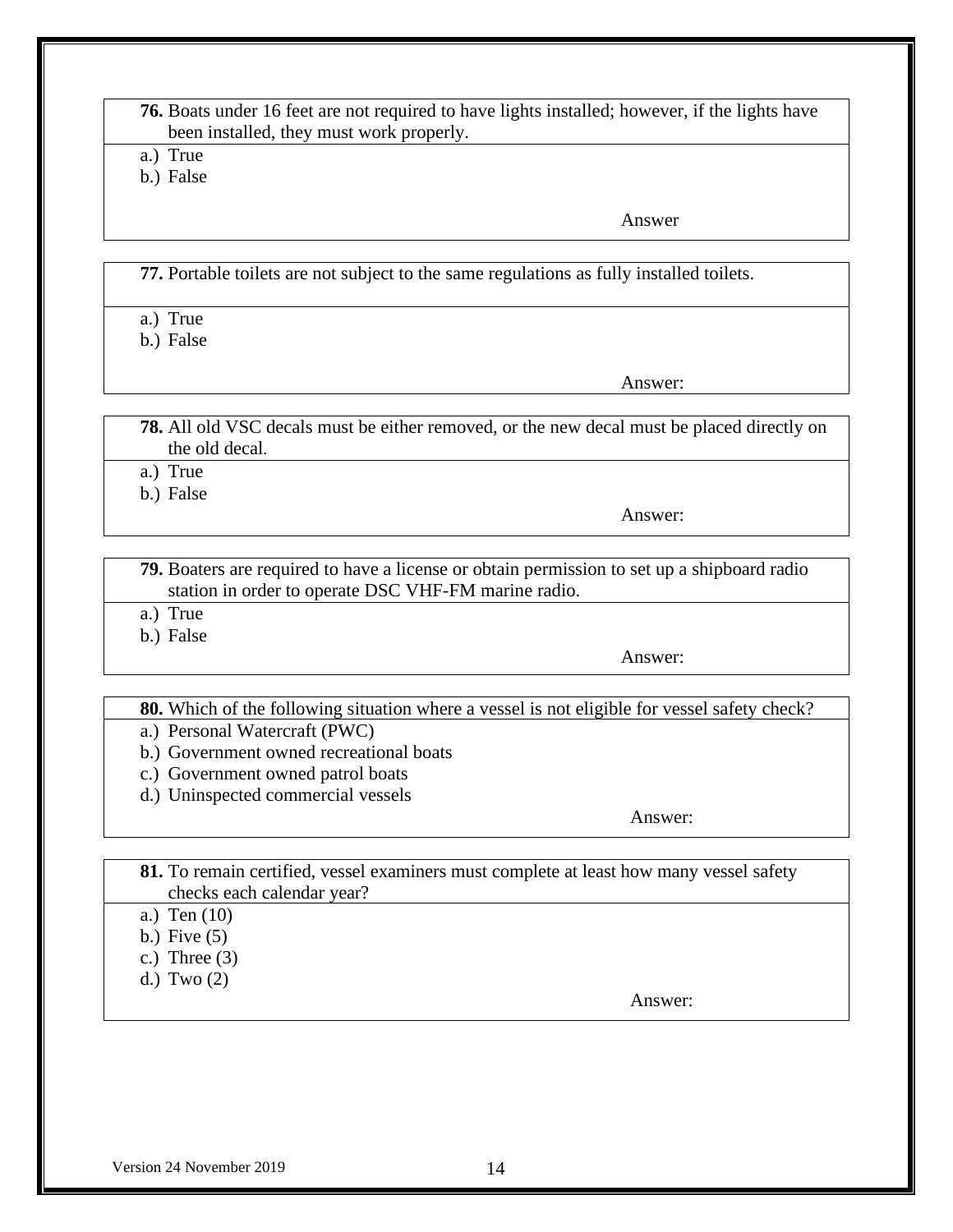#### **82.** Which ANSC Form is used when conducting vessel safety check for paddleboats?

- a.) ANSC Form 7012A
- b.) ANSC Form 7012
- c.) ANSC Form 7003
- d.) ANSC Form 7008

Answer:

- **83.** To qualify for a vessel safety check decal, a recreational boat must only meet compliance for safety equipment and marine environmental regulations; including good condition of the vessel and the gear it carries.
- a.) True
- b.) False

Answer:

**84.** All boats equipped with propulsion machinery (engines) must be only be registered with the U.S. Coast Guard?

- a.) True
- b.) False

Answer:

**85.** The size/height of the registration number display must be at least?

- a.) Two Inches
- b.) Five Inches
- c.) Three Inches
- d.) Any size or height for as long clearly visible

Answer:

**86.** Which information below is on a state registration certificate, or certificate of number?

- a.) Owner information
- b.) State of principal operation
- c.) Hull identification number
- d.) Registration number
- e.) All the above

Answer:

**87.** Which of the following is not true of the requirements for use of life jackets?

- a.) Must be water resistant and reflective material
- b.) Properly stored on board the boat
- c.) In good and serviceable condition
- d.) U.S. Coast Guard approved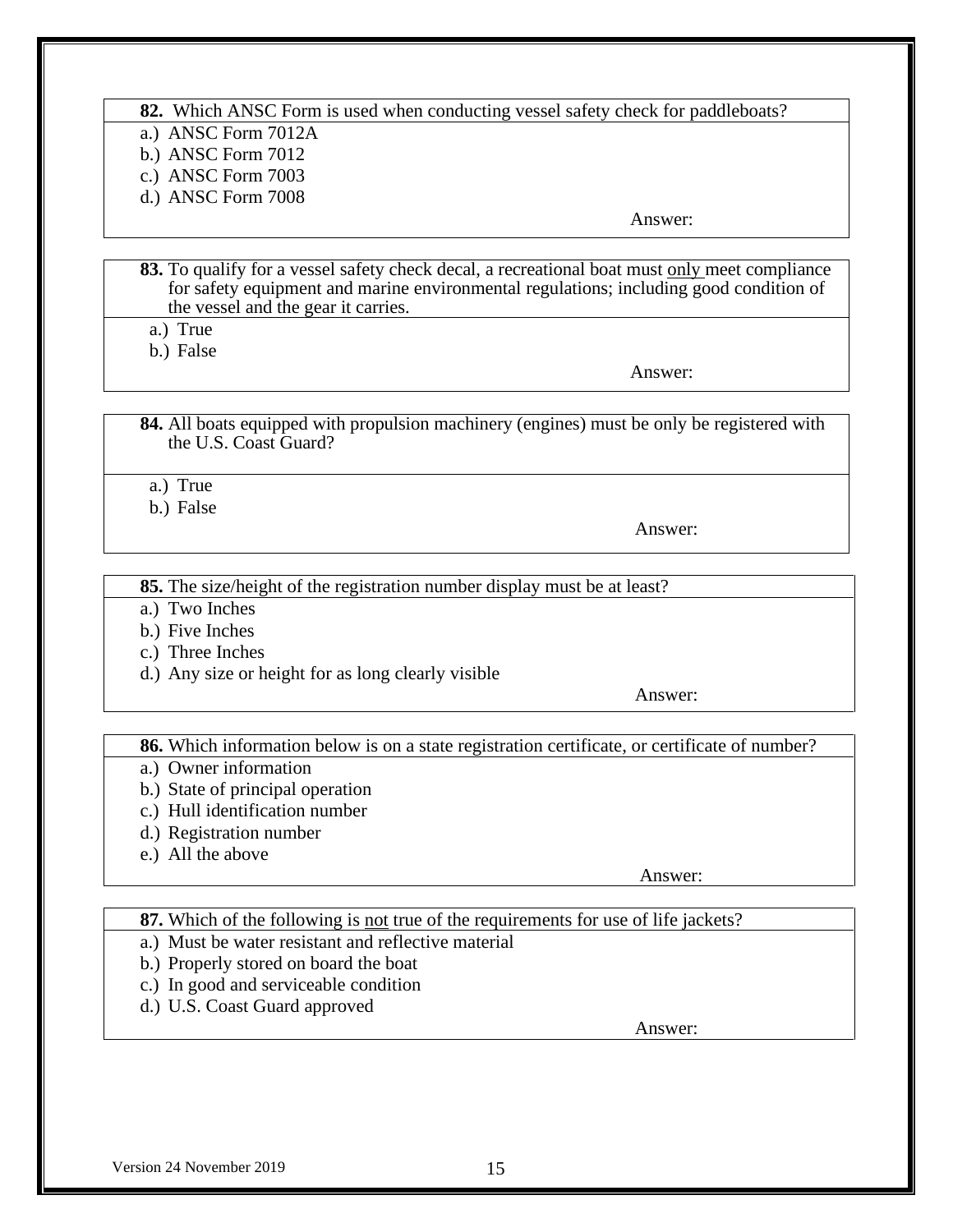**88.** Federal regulations do not require life jackets for racing shells, rowing sculls, and racing kayaks.

a.) True

b.) False

Answer:

- **89.** Which of the following vessels are not required to carry day signals, but must carry night signals when operating from sunset to sunrise?
- a.) Power driven boat of 65 feet but not less than 16 feet in length
- b.) A sailboat equipped with propulsion machinery
- c.) A manually propelled boat.
- d.) A cabin cruiser 35 feet in length

Answer:

**90.** Which of the following is considered as a USCG approved visual distress day signal?

a.) Waterproof Flashlight

b.) Buoyant Red Smoke

- c.) SOS Flashing Light
- d.) Handheld orange smoke

Answer:

- **91.** Which of the following classification of boats that is not required by regulations to carry fire extinguishers onboard?
- a.) All boats with closed compartments and compartments under seats where portable fuel tanks can be stored
- b.) All boats with double bottoms that are not sealed to the hull or are not filled with flotation materials
- c.) All boats with closed stowage compartments in which combustible or flammable materials are stowed
- d.) All boats as this is a necessary safety equipment

Answer:

**92.** Every boat with a gasoline engine installed in a vessel after 25 April 1940, including outboard motors, shall be equipped with an acceptable means of backfire flame control?

- a.) True
- b.) False

Answer:

- **93.** A masthead navigation light means a white light placed over the fore and aft centerline of the boat showing an unbroken light over an arc of the horizon of how many degrees?
- a.) 112.5 Degrees
- b.) 225 Degrees
- c.) 22.5 Degrees
- d.) 135 Degrees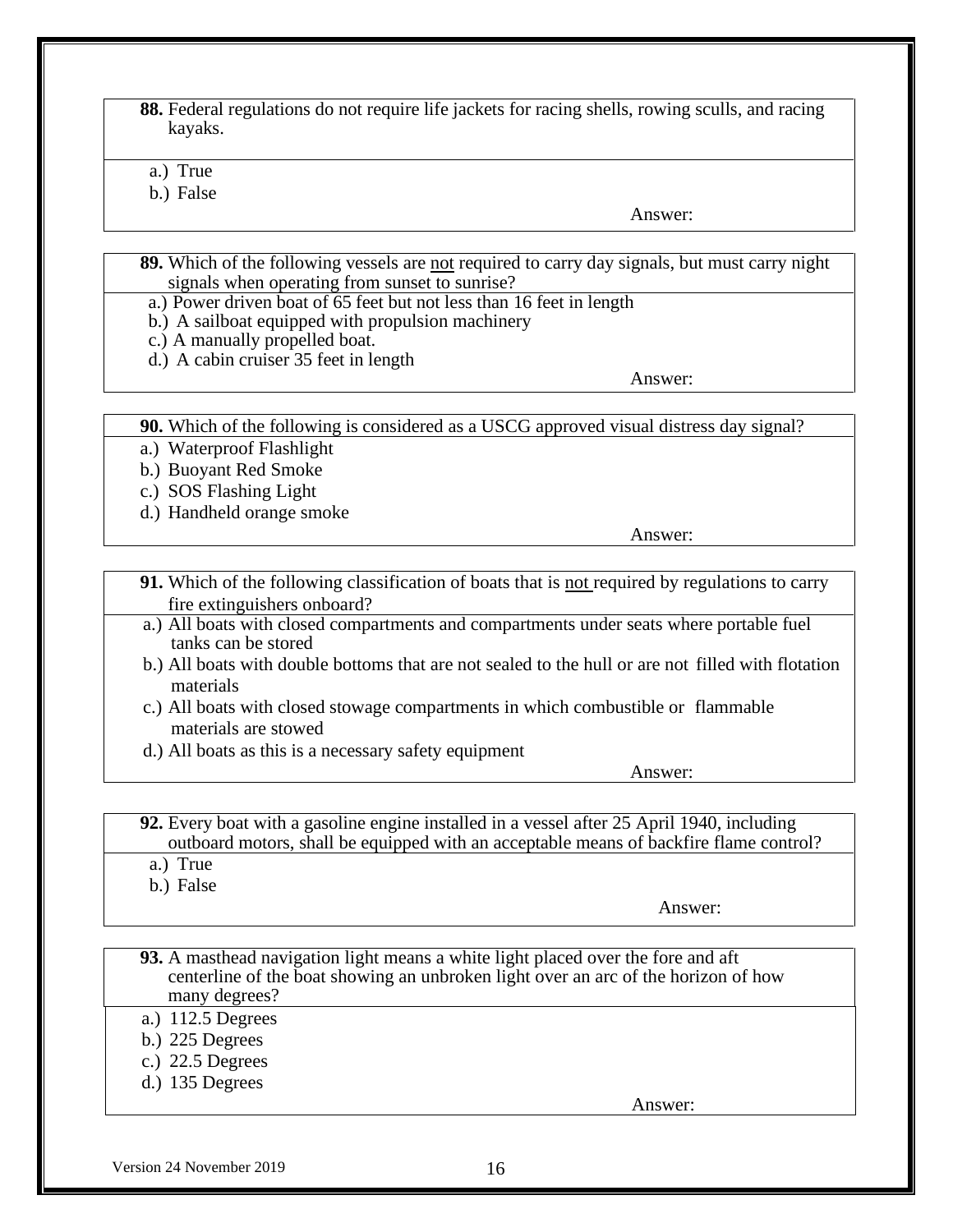- **94.** Which of the following require an efficient sound signaling device to comply with the Navigation Rules?
- a.) Only Class-I motorboats, from 16 feet to less than 26 feet
- b.) Only Class-II motorboats, from 26 feet to less than 40 feet
- c.) Only Class-A motorboats, from 16 feet, including PWCs
- d.) All the above

- **95.** Which vessels must carry a Type –IV PFD?
- a.) Power vessel over 26 feet
- b.) All vessels 16 feet or over
- c.) Canoes, rowboats and kayaks, and boats over 16 feet
- d.) All vessels

Answer:

**96.** Personal watercraft (PWC**) cannot** be offered for use as an operational facility.

- a.) True
- b.) False

Answer:

**97.** A Coast Guard documented vessel must display a State issued validation sticker.

- a.) True
- b.) False

Answer:

**98.** Which of the following is considered a correct method to display state numbers?

- a.) MN-5678JJ
- b.) MN5678 JJ
- c.) MN 5678 JJ
- d.) MN5678JJ

Answer:

**99.** Every documented vessel must have an official number\_\_\_\_\_\_?

- a.) Clearly marked on the exterior number
- b.) Displayed under the engine hatch cover to be easily seen
- c.) Marked by any permanent method in some clearly visible interior structural part of the hull
- d.) Posted near the helm